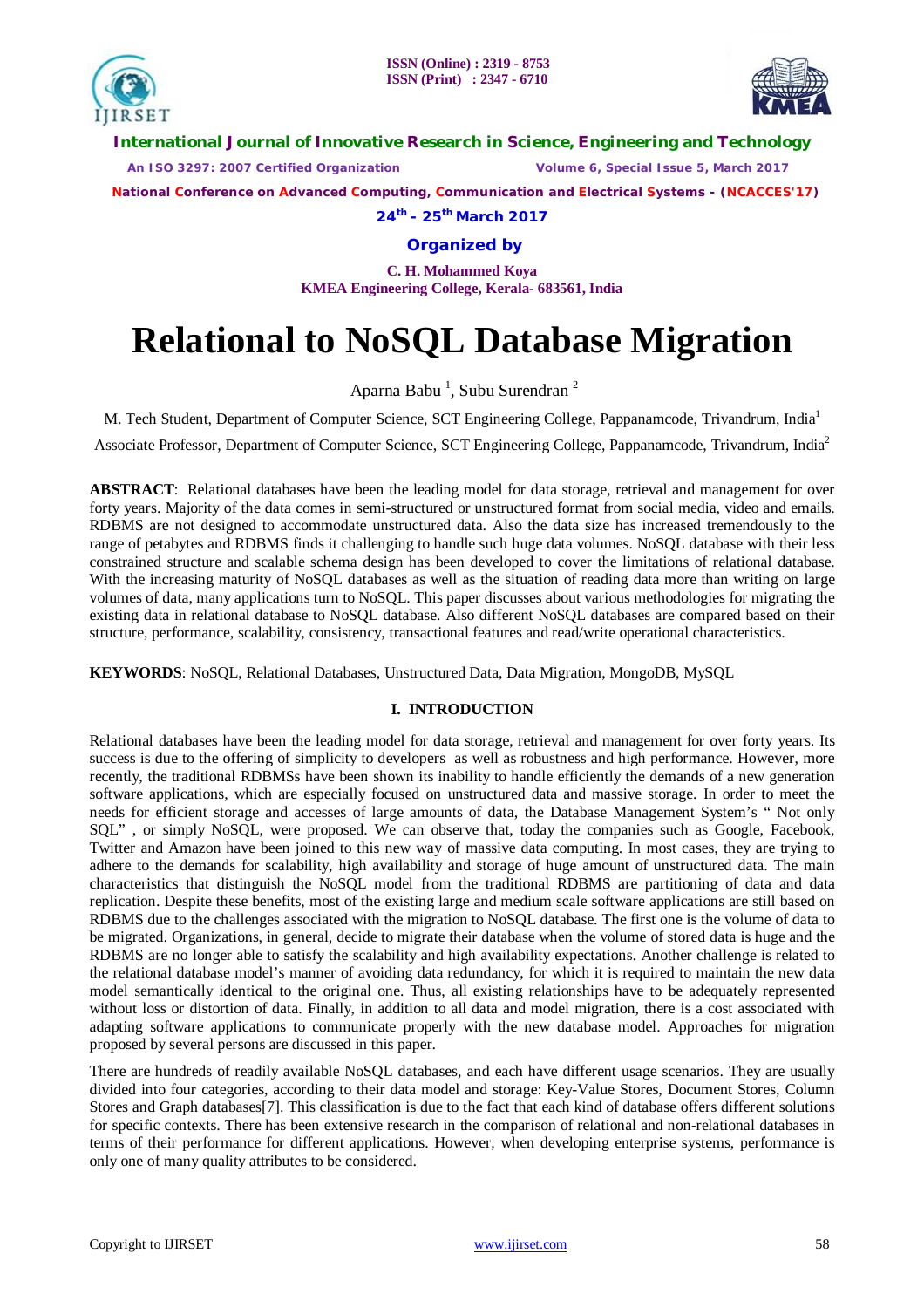### **II. NoSQL COMPARISONS**

Some of the existing NoSQL databases are MongoDB, Hbase, Cassandra .etc. These databases are compared against each other in this section based on their structure, performance, scalability, consistency, transactional features and read/write operational characteristics.

MongoDB is an open source NoSQL database. It exists since 2007 and provides a key-value store that manages collections of BSON documents. Cassandra is also an open source NoSQL database. It exists since 2008 and is designed to cope with large amounts of data spread out across many commodity servers. It provides a structured keyvalue store using the mechanism of eventual consistency. HBase is a Bigtable-like structured store that runs on top of the Hadoop Distributed File System (HDFS). The key characteristics of MongoDB include schema-less structure, full index support for high performance, replication and failover for high performance, auto sharding for easy scalability and rich document based queries for easy readability and the key characteristics of Cassandra include high availability, incremental scalability, eventual consistency and minimal administration[5]. The key characteristics of HBase are distributed and scalable architecture and strong consistency.

MongoDB and Hbase operates in master slave mode whereas Cassandra operates in master-master mode. When compared based on the quality attributes specified in the CAP (consistency, avaailability and performance) theorem, MongoDB provides consistency and performance, Cassandra provides availability and performance and Hbase provides consistency and availability. MongoDB and Hbase have strong consistency whereas Cassandra is only eventually consistent.

MongoDB is suitable for RDBMS replacement for web applications, semi-structured content management, real time analytics, high speed logging, caching and high scalability but it is not suitable for highly transactional system and applications with traditional database requirements such as foreign key constraints. Cassandra is an effective solution for fast random read/write and flexible parsing/wide column requirement but it is not efficient in case of relational data, transactional operations, primary and financial record, dynamic queries/searching on column data. Hbase works best for optimized read, range based scan and fast read and write with scalability but it is not good for classic transactional applications or even relational analytics. The usage case of MongoDB, Cassandra and Hbase are Craiglist, Twitter and Facebook message respectively.

Konstantinou et.al[8] performed a study based on elasticity of non-relational database and compared Hbase and Cassandra during execution of read and update operations and concluded that Hbase provides high elasticity and fast reads while Cassandra was capable of delivering fast writes. Van der Veen JS et.al [9]compared Cassandra and MongoDB and proved that Mongodb is capable of providing high throughput, but mainly when it is used as a single server instance. On the other hand, the best choice for supporting a large distributed sensor network was considered Cassandra due to its horizontal scalability. Kashyap et.al[10] compared the performance, scalability and availability of HBase, MongoDB, Cassandra and CouchDB and summarized that Cassandra and Hbase shared similar behaviour, but the former scaled better, and that MongoDB performed better than Hbase by factors in hundreds for their particular workload.

|                       |                                                           | MongoDB                                                                                                                                                                      | Cassandra                                                                            | <b>HBase</b>                                                                              |
|-----------------------|-----------------------------------------------------------|------------------------------------------------------------------------------------------------------------------------------------------------------------------------------|--------------------------------------------------------------------------------------|-------------------------------------------------------------------------------------------|
| Database Model        |                                                           | Document Store                                                                                                                                                               | Wide Column Store                                                                    | Wide Column Store                                                                         |
| Key Characteristics   |                                                           | Schema-less structure<br>Full index support for high<br>performance<br>Replication and Failover<br>for high performance<br>Rich document<br>based<br>queries<br>Autosharding | • High Availability<br>• Eventual Consistency<br>$\bullet$ Minimal<br>Administration | Distributed<br>and<br>$\bullet$<br>Scalable<br>Architecture<br>Strong<br>٠<br>Consistency |
| <b>Operating Mode</b> |                                                           | Master-Slave                                                                                                                                                                 | Master-Master                                                                        | Master-Slave                                                                              |
| <b>CAP</b><br>Theorem | Consistency                                               | Yes                                                                                                                                                                          | N <sub>o</sub>                                                                       | Yes                                                                                       |
|                       | Availability                                              | No                                                                                                                                                                           | Yes                                                                                  | Yes                                                                                       |
|                       | Performance                                               | Yes                                                                                                                                                                          | Yes                                                                                  | N <sub>o</sub>                                                                            |
| Applications          | <b>RDBMS</b><br>replacement<br>for<br>web<br>applications | Yes                                                                                                                                                                          | N <sub>o</sub>                                                                       | N <sub>o</sub>                                                                            |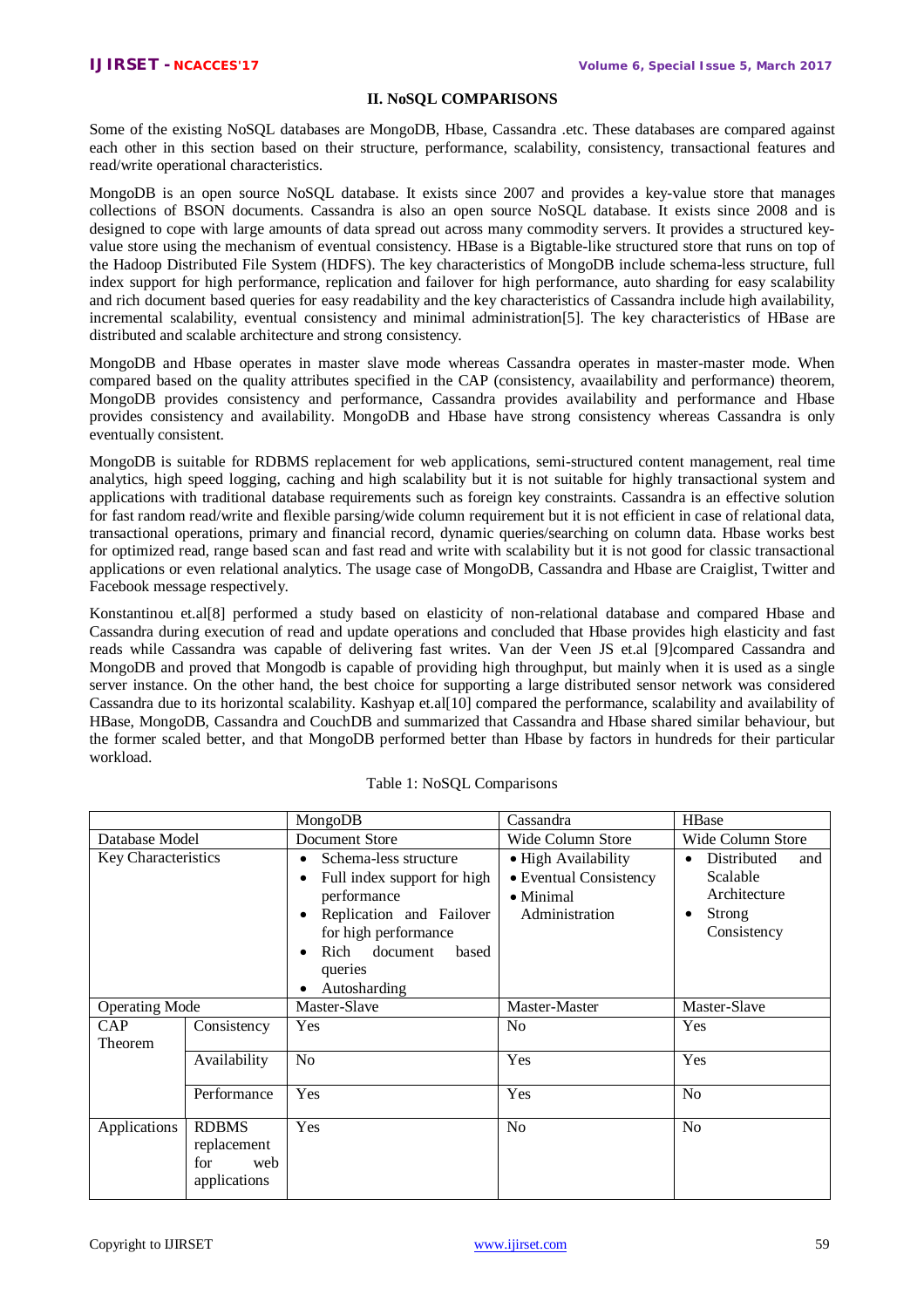|              | Transactional<br>Applications              | $\rm No$       | $\rm No$        | $\rm No$           |
|--------------|--------------------------------------------|----------------|-----------------|--------------------|
|              | Realtime<br>Analytics                      | Yes            | N <sub>o</sub>  | N <sub>o</sub>     |
|              | High<br>speed<br>logging<br>and<br>caching | Yes            | No              | No                 |
| Indexing     | Secondary<br>Indexes                       | Yes            | Yes             | Yes                |
|              | Composite<br>Keys                          | Yes            | Yes             | Yes                |
|              | Full<br>Text<br>Search                     | N <sub>o</sub> | $\overline{No}$ | N <sub>o</sub>     |
|              | Geospatial<br>Indexes                      | Yes            | $\overline{No}$ | $\overline{No}$    |
| Distribution | Horizontal<br>Scalable                     | Yes            | Yes             | Yes                |
|              | Replication                                | Yes            | Yes             | Yes                |
|              | Sharding                                   | Yes            | Yes             | Yes                |
| Usage case   |                                            | Craiglist      | Twitter         | Facebook messenger |

# **III. MIGRATION METHODOLOGIES**

NoSQL data model are different from Relational model according to their structure and the way they store the information. Compared with the NoSQL databases, the structure of the relational databases is more complex in terms of their concept of normalization. According to the rules of normalization they split their information into different tables with join relationship. On the other hand NoSOL databases store their information in a de-normalized way which is unstructured or semi-structured. Therefore the successful migration with data accuracy and liability from Relational to NoSQL would not be an easy task. Some of the recent methodologies for migration are explained in this section.

## *A. MIGRATION BASED ON ETL ( EXTRACT, TRANSFORM AND LOAD)*

A methodology for data migration from MySQL relational database to NoSQL database implemented in MongoDB was proposed by Mohammed Hanine [1]. The migration process consists of two steps: Loading the Logical Structure of the Source Database and then Mapping between the Relational Model and MongoDB Model. After obtaining all information about the source and target database, we have to obtain a representation of the relational model of source database. For this we need to get the names of tables, their attributes and relationships. The information on the relationships can be retrieved from the primary constraint and foreign keys for each table. The next step is dedicated to define the mapping between the relational model of MySQL and document-oriented model of MongoDB. For this we have to load the Database tables and their attributes. The main concern while migrating Relational database to NoSQL is the absence of JOINs in NoSQLdatabase. The document model makes JOINs redundant in many cases. If the table to be migrated is join to another table, we have to migrate both the tables to a single table in NoSQL.

# *B. LINKED LIST BASED MIGRATION*

In order to avoid the cross-table query in the NoSQL database, Yu-Lin Zheng[2] proposed a method that follows NoSQLs DDI principles: Denormalization, Duplication and Intelligent keys. In this method, related tables are aggregated into a big table and then most suitable key is selected, which is called row key, to identify each row. MySQL stores all table schemas in a special table called information schema from where we have to extract each tables primary key(pk) and foreign key(fk) and then let each tables primary and foreign key become the head of a linked list. Then we check the foreign key and continuously concatenate the related tables primary and foreign keys into the corresponding linked lists. After parsing all tables, we are able to get the chained length of all linked lists. The Row key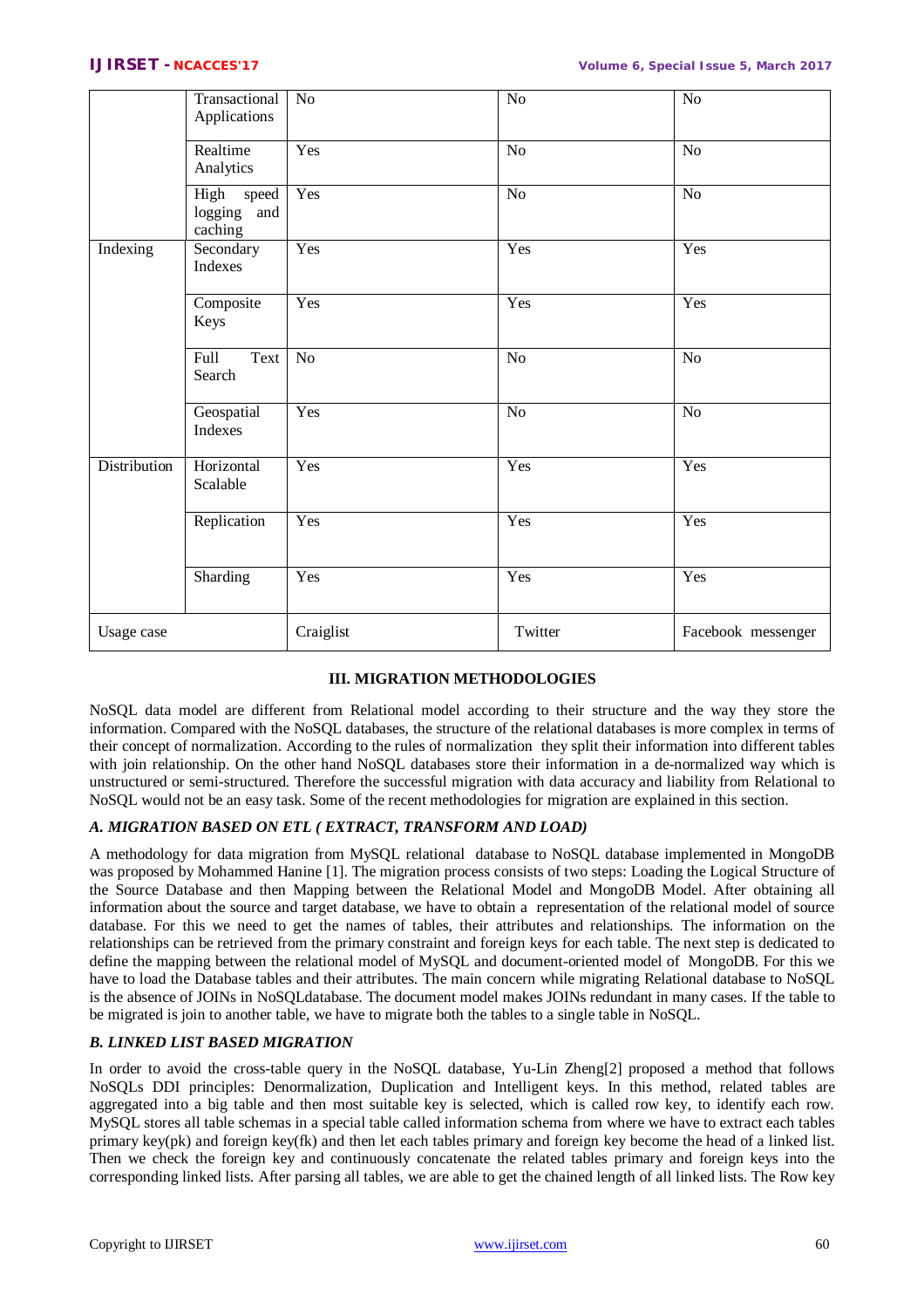selected must have the highest cardinality. The Row key with the highest cardinality should be the combination of all primary keys with the longest chained length as shown in Figure 1.



Fig.1: Row key selection after parsing of tables [2]

### *C. GRAPH BASED MIGRATION*

Ganzen Zhao et.al[3] presented a methodology for autonomous SQL-to-NoSQL schema denormalization and migration. Denormalization means to re-aggregate related SQL tables into a big NoSQL table even if some data should be duplicate or redundant in the NoSQL table. Each row should then select one intelligent key called row key for unique identification. A graph model is created to describe general database schema. Through this graph model, schema conversion procedure and a series of extension operations are done to convert original schema into final schema. A graph model is shown in the Figure 2, where T represents table names, A represents attributes, FK represents foreign keys, t1, t2, t3 and t4 represent four tables in this database,  $(t1,t2)$ ,  $(t2,t3)$  and  $'(t3,t4)$  represent three relations of dependency. When a table reference another table by foreign key, then there exists a table dependency.



Fig.2: Graph representation of mysql tables and relationships[3]

A node with child in the graph means that it possess incomplete information. In order to gather missing information, the data set needs to integrate data from its children point. We must also make sure that the child node has already possessed complete information as we integrate from that child node, or it might cause some data loss. We first convert all leaf nodes to NoSQL database, and remove the edges that reference to them. This process is called graph transformation. We have to recursively process the graph until all nodes are processed. The edges in the graph are removed through the table extension. Table extension of a table means adding data or extra information into the table. Figure 3 shows the graph transformation. The final nodes in the graph after removing all the edges are the final tables that we have to migrate to NoSQL.